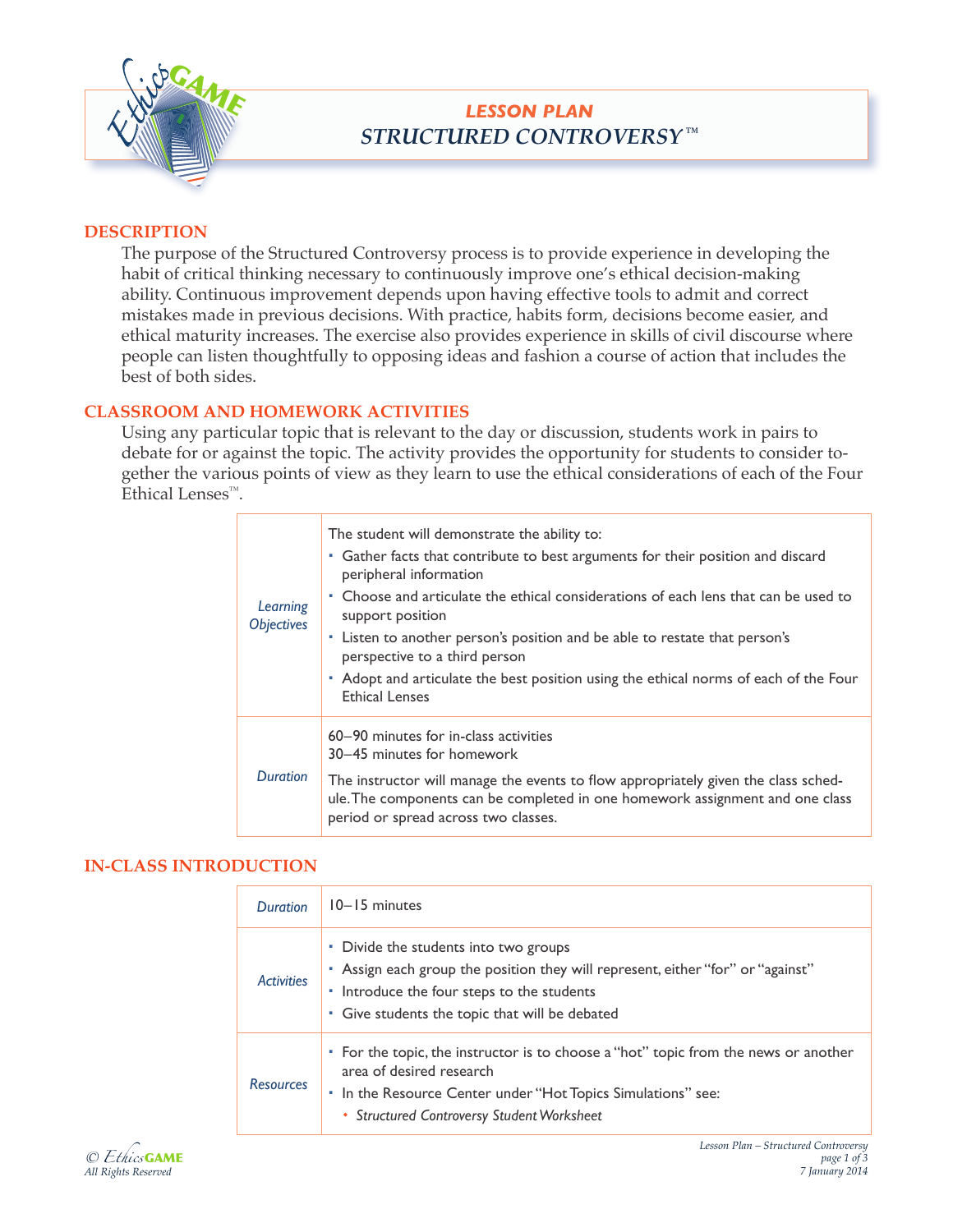# **HOMEWORK ASSIGNMENT**

| <b>Duration</b>   | 30-45 minutes                                                                                                                                                                                               |  |  |
|-------------------|-------------------------------------------------------------------------------------------------------------------------------------------------------------------------------------------------------------|--|--|
| <b>Activities</b> | • Read information about the "hot" topic<br>• Brainstorm and write out the best argument for assigned position<br>• Use as many of the ethical considerations for each of the four lenses<br>as appropriate |  |  |
| <b>Resources</b>  | • In the Resource Center under "Hot Topics Simulations" see:<br>• Structured Controversy Student Worksheet                                                                                                  |  |  |

# **CLASSROOM ACTIVITIES**

| <b>Activity 1</b> | <b>Duration</b>   | 10-15 minutes                                                                                                                                                                                                                                                                                                 |
|-------------------|-------------------|---------------------------------------------------------------------------------------------------------------------------------------------------------------------------------------------------------------------------------------------------------------------------------------------------------------|
|                   | <b>Activities</b> | • Pair up with a student who has a different position than the one you were assigned<br>- Take five minutes each to explain and give evidence for your position to your<br>partner<br>• Make sure to use the language of all four lenses<br>• Listen carefully to the position of your partner.               |
|                   | <b>Resources</b>  | • In the Resource Center under "Hot Topics Simulations" see:<br>• Structured Controversy Student Worksheet                                                                                                                                                                                                    |
| <b>Activity 2</b> | <b>Duration</b>   | 20-30 minutes                                                                                                                                                                                                                                                                                                 |
|                   | <b>Activities</b> | · Each twosome pairs up with another twosome<br>- Each student is given five minutes to explain the position of their initial partner to<br>the group.                                                                                                                                                        |
|                   | <b>Resources</b>  | • In the Resource Center under "Hot Topics Simulations" see:<br>• Structured Controversy Student Worksheet                                                                                                                                                                                                    |
| <b>Activity 3</b> | <b>Duration</b>   | 20-30 minutes                                                                                                                                                                                                                                                                                                 |
|                   | <b>Activities</b> | • After hearing all four positions, the group is to adopt a position and prepare a<br>statement to discuss and defend<br>• Each member of the group is responsible for articulating the opposing viewpoint<br>using the language of a different lens so that all four ethical perspectives are<br>highlighted |
|                   | <b>Resources</b>  | • In the Resource Center under "Hot Topics Simulations" see:<br>• Structured Controversy Student Worksheet                                                                                                                                                                                                    |